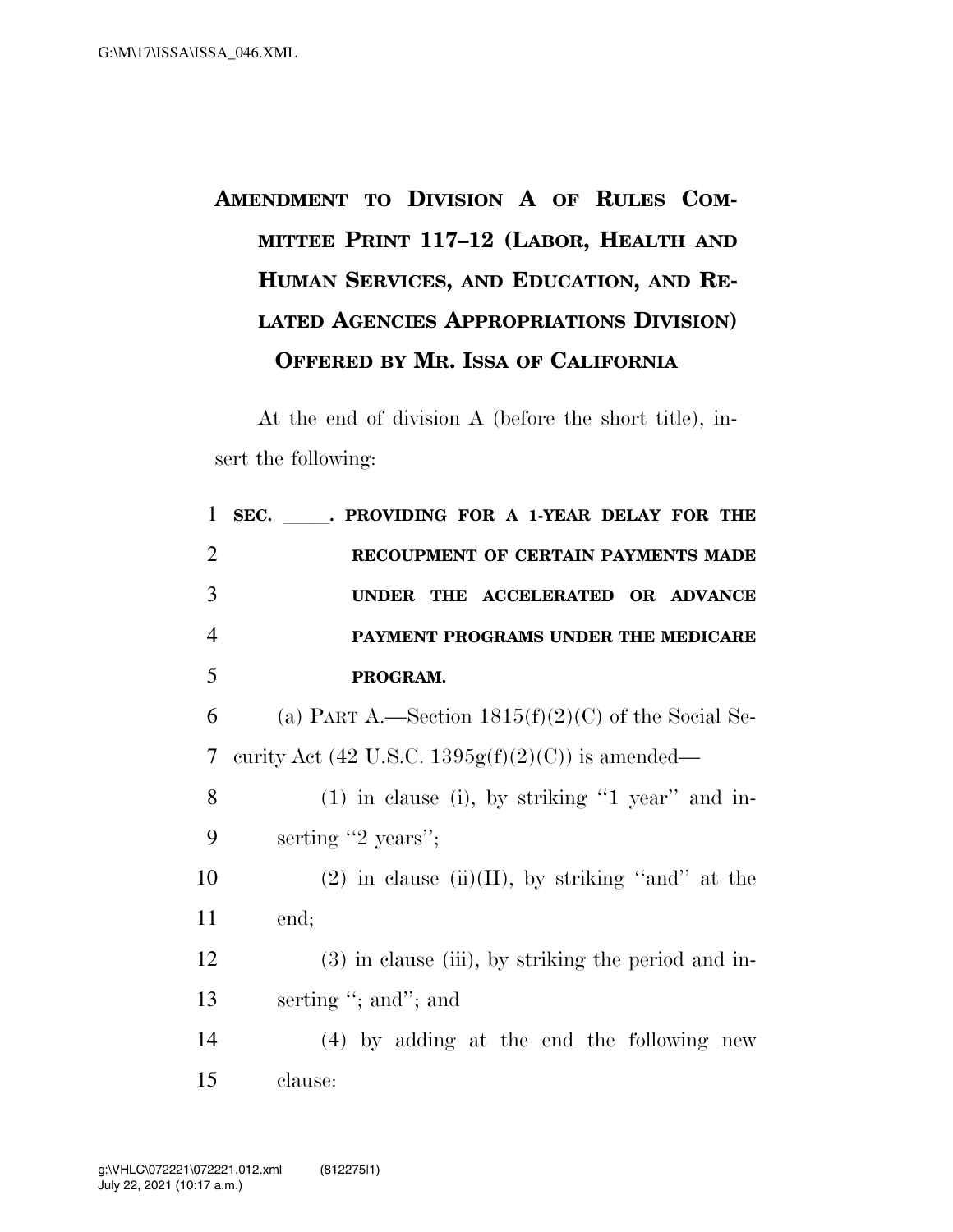G:\M\17\ISSA\ISSA\_046.XML

| $\mathbf{1}$   | "(iv) in the case such hospital has                   |
|----------------|-------------------------------------------------------|
| $\overline{2}$ | submitted any payment to the Secretary                |
| 3              | for payments under such program, suspend              |
| $\overline{4}$ | any offset described in clause (i) for a pe-          |
| 5              | riod of time such that the aggregate                  |
| 6              | amount of any payments so submitted                   |
| $\tau$         | equals the aggregate amount of such off-              |
| 8              | sets that would have been made during                 |
| 9              | such period had this clause not applied.".            |
| 10             | (b) PART B.—Section $2501(a)(2)(A)$ of the Con-       |
| 11             | tinuing Appropriations Act, 2021 and Other Extensions |
| 12             | Act (Public Law $116-159$ ) is amended—               |
| 13             | $(1)$ in clause (i), by striking "1 year" and in-     |
| 14             | serting "2 years";                                    |
| 15             | $(2)$ in clause $(ii)(II)$ , by striking "and" at the |
| 16             | end;                                                  |
| 17             | $(3)$ in clause (iii), by striking the period and in- |
| 18             | serting "; and"; and                                  |
| 19             | (4) by adding at the end the following new            |
| 20             | clause:                                               |
| 21             | $f'(iv)$ in the case such provider or sup-            |
| 22             | plier has submitted any payment to the                |
| 23             | Secretary for payments under such pro-                |
| 24             | gram, suspend any offset described in                 |
| 25             | clause (i) for a period of time such that             |